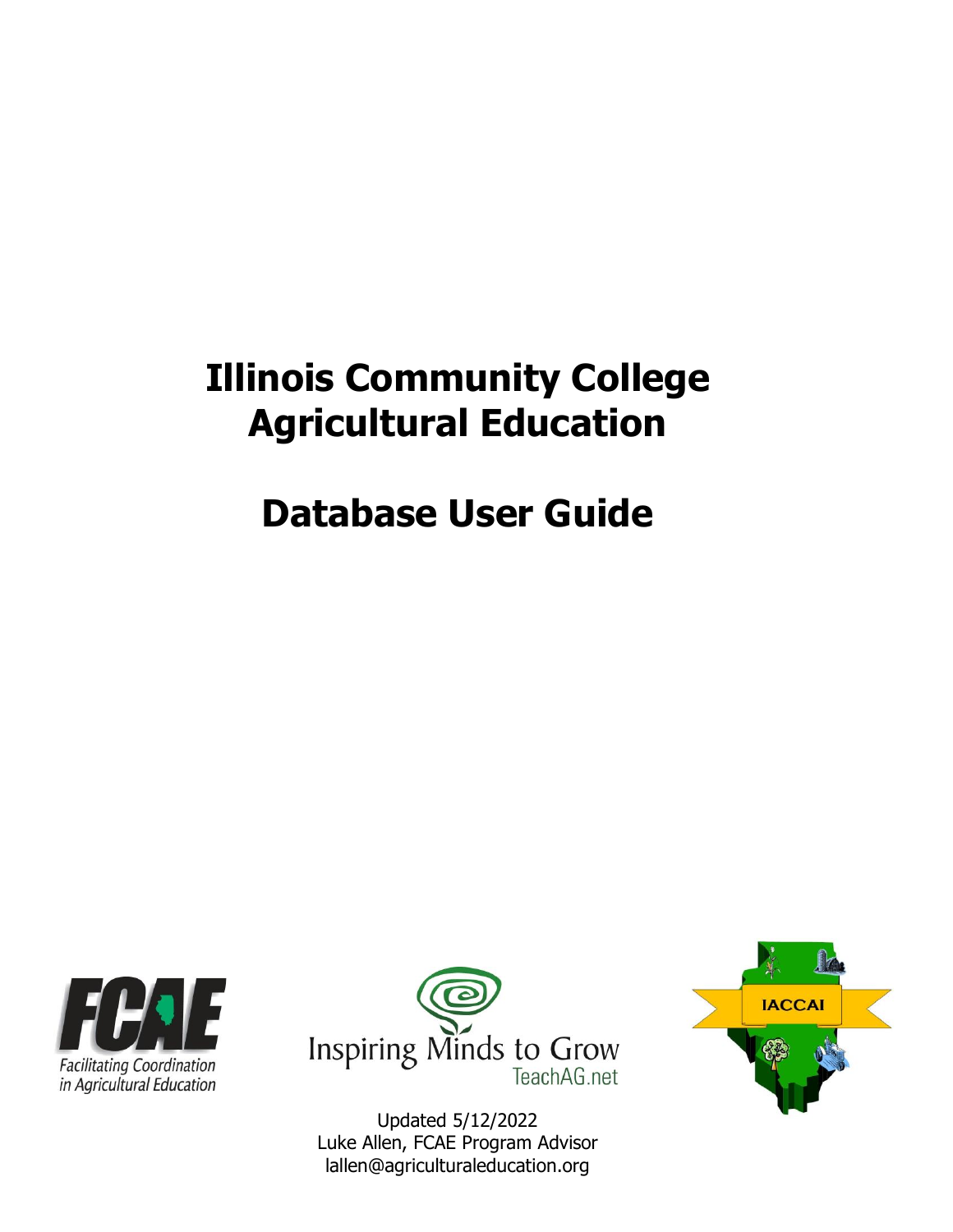#### **Illinois Community College Agricultural Education Program Database Users' Guide**

The Illinois Association of Community College Agriculture Instructors (IACCAI) and Facilitating Coordination in Agricultural Education (FCAE) has developed a database to track Community College agriculture department enrollment, program characteristics, and employment data for their students and faculty members. In an effort to more accurately track students, plan for future employment needs, identify areas of improvement, and to provide data for marketing purposes, the IACCAI needs the help of your school. This guide will help you through the simple process of logging your school information into the database. Should you have any questions, please contact your local FCAE Program Advisor.

All AFNR faculty and support staff, both full- and part-time, should be added to this directory.

**Data collection will end on May 30. All changes must be made (or forms completed and returned to FCAE Program Advisor) by May 30 at 5:00 PM. At that point all data will be summarized and distributed to each college at the Fall IACCAI Meeting.** 

**Data to be entered is for the entire school year (all semesters from July 1-June 30)**

| Contents: |  |
|-----------|--|
|           |  |
|           |  |
|           |  |
|           |  |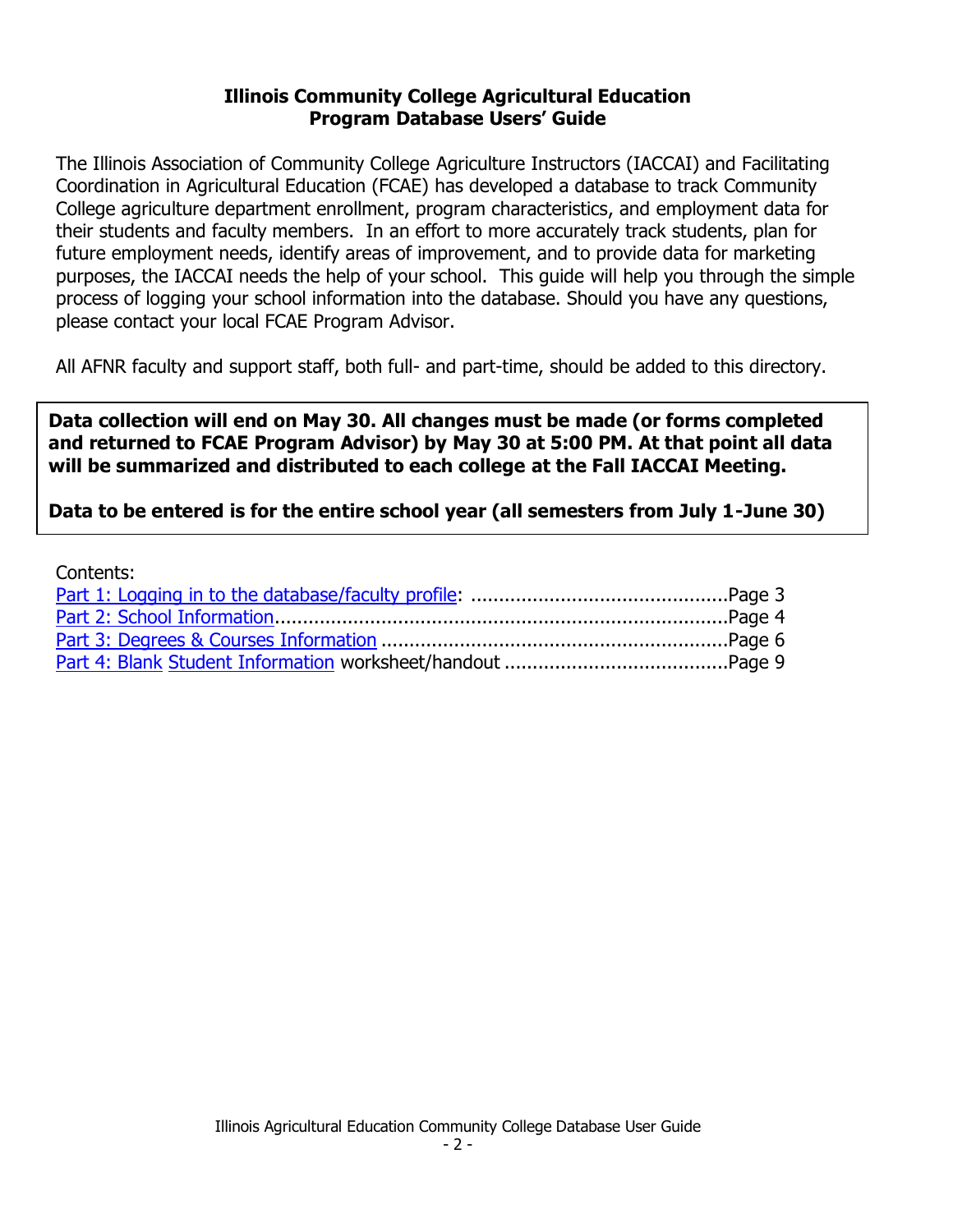# <span id="page-2-0"></span>**Part 1: Logging in to the database, Teacher Profiles**

First, log into the homepage [www.ILAgEd.org.](http://www.ilaged.org/) Select "Sign In" at the top right corner.

- You should receive an automated email from the system with your new login/password.
- If you forget your login information, click "forgot my password" and yours will be emailed to you. Password is case-sensitive.
- Your [FCAE Program Advisor](https://www.ilaged.org/Contact) can provide you with an account login/password.

In the left menu of your Dashboard, select "Account Settings"

| 藝<br>Illinois Agricultural Education & FFA |                                          |                                                                                          | Contact                            |                     | Log Out<br>Donate         |
|--------------------------------------------|------------------------------------------|------------------------------------------------------------------------------------------|------------------------------------|---------------------|---------------------------|
| EXPLORE<br>Agricultural Education          | <b>PARTICIPATE</b><br>Students & Members | TEACH<br>Teachers & Advisors                                                             | <b>SUPPORT</b><br>Alumni & Parents |                     | GIVE<br>Sponsors & Donors |
|                                            |                                          | <b>ILLINOIS AG ED ONLINE</b><br><b>WELCOME, LUKE ALLEN</b>                               |                                    |                     |                           |
| DASHBOARD                                  | HOME                                     |                                                                                          |                                    |                     |                           |
| ₳<br>Home                                  | <b>MESSAGE CENTER</b>                    |                                                                                          |                                    |                     |                           |
| ×<br><b>Account Settings</b>               |                                          | View all messages sent through the ILAgEd ListServ system. Click column headers to sort. |                                    |                     |                           |
| <b>Internet</b>                            | Sender                                   | Subject                                                                                  |                                    | Attachment Datetime |                           |

# **To update your teacher profile information:**

- a. Teacher Image: Upload a close-up photo for use in the [Faculty/Staff](https://www.ilaged.org/directory/schools.aspx) Directory. This directory is available online to help faculty recognize other faculty members from around the state when contacting each other.
- b. Focus Area: refers to the specific content area that the teacher works in. Example: Horticulture, Landscape Design, Agri-Business, Mechanics.
- c. Contact Hours: Enter the total contact hours you are responsible for THIS YEAR.
- d. Education: For each degree earned, select the school the degree was received from and the year that the degree was completed.
	- Example: BS- Illinois State University, 1994
		- MS- University of Illinois, 1998
		- PhD- Ohio State University (choose "Out of State University") 2005
- e. Extra Duty Pay: Enter a row for each category of extra-duty pay (above your step position on the salary schedule) that you earn. If you earn a multiplier, please enter the equivalent gross dollar amount.

Example: Livestock Judging Coach, \$3500 Student Advisement & Recruiting, \$1500

f. Full Time Work Experience: List any full-time industry (work) experience you have. Example: Landscape Architect, 11 years

Grain Merchandiser, 5 years

# **\*Be sure to choose the "Save Changes" button on the bottom of the page before moving on.**

Illinois Agricultural Education Community College Database User Guide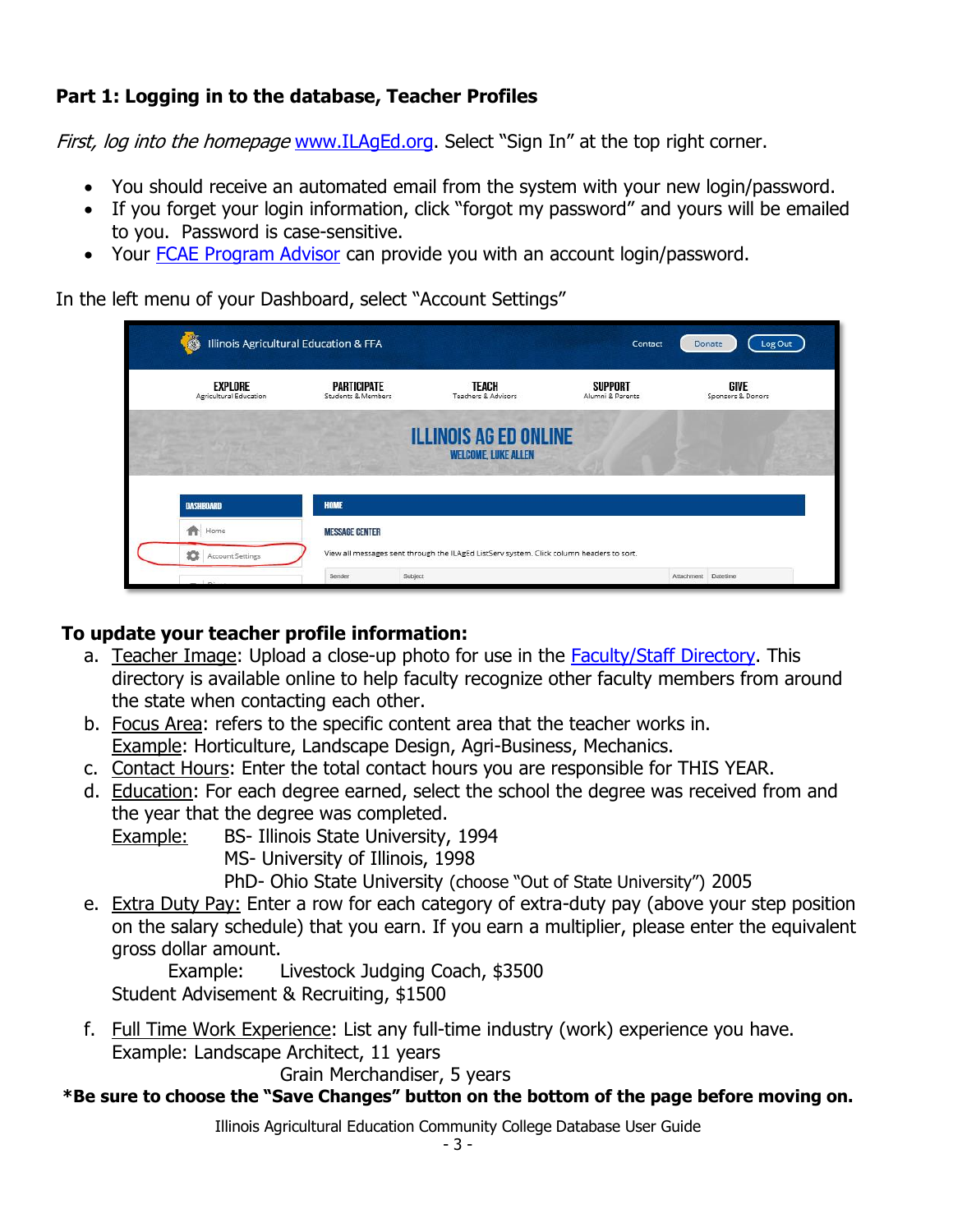## <span id="page-3-0"></span>**Part 2: School Information In the left menu of your Account Settings, choose "College Profile"**

| Return to My Account                                 |                                                                                          |                                                                               |            |                            |  |
|------------------------------------------------------|------------------------------------------------------------------------------------------|-------------------------------------------------------------------------------|------------|----------------------------|--|
| <b>DASHBOARD</b>                                     | HOME                                                                                     |                                                                               |            |                            |  |
| $f$ Home<br><b>MESSAGE CENTER</b>                    |                                                                                          |                                                                               |            |                            |  |
| <b>Account Settings</b>                              | View all messages sent through the ILAgEd ListServ system. Click column headers to sort. |                                                                               |            |                            |  |
| <b>College Profile</b>                               | Sender                                                                                   | Subject                                                                       | Attachment | Datetime                   |  |
|                                                      | Jennifer Waters                                                                          | Professional Development TODAY: Three Dimensional Teaching & Learning         |            | 11/30/2021 10:39 AM        |  |
| <b>Account Balances</b>                              | Riley Duckworth                                                                          | IT'S HERE - #GIVINGTUESDAY                                                    |            | 11/30/2021 7:00 AM         |  |
| State FFA Balance: \$0.00<br>District Balances AB BB | $\cdots$                                                                                 | 50th Anniversary of the Illinois FFA Alumni and Supporters Annual Meeting and |            | <b><i>AAMAMAAAAAAA</i></b> |  |

- A. Please use the first section of this page to enter college & department information.
- B. The bottom of the page seeks total enrollment numbers for your **college**. This can be obtained from your College Registrar.
	- a. Enrollment- enter the total number of students enrolled in the institution, both degree and non-degree students.

b. Full Time Equivalent: Enter your colleges' Full Time Equivalent enrollment number. This can be obtained by your college administrative office. It represents one student taking 15 credit hours per semester

Example: Student taking 15 course hours = 1 FTE

Student taking 10 course hours= 2/3 FTE

Student taking 20 course hours= 1 1/3 FTE

- C. The minimum number of contact hours required per year for each fulltime faculty (Example: 24)
- D. The average contact hours of full-time Ag faculty members (Example: 9)
- E. The overload pay per contact hour, for school year hours. (Example: \$50 per hour during the school year. Do not include summer overload pay)
- F. Enter the number of non-Ag degree seeking students taking courses in your department. For example- an undeclared or Chemistry major is taking Soil Science.
- G. Enter the number of Degree seeking students that took High School Ag classes.
- H. Enter the number of Degree seeking students that were FFA Members in High School.
- I. Enter the number of High School CDEs & Events hosted by your department.
- J. Enter the total gross income generated by student internships.
- For example- if you have 26 students who were required to work 200 hours for their internship, multiply  $26x200x(hourly rate) = 26x200x$13 = $67,600$ .
- K. Included in Ag Program section
	- **EXTE:** If any of the following career pathways are offered at your institution, then check the appropriate box: Vet Tech, Diesel Tech, Horticulture, or Environmental Science.
	- **Example: some schools include Environmental Science in the Ag department, while** some schools teach it in the Science department. Diesel Tech may be taught in the Ag or Automotive/ Industrial Tech departments. Check the boxes that are programs your school offers, whether they are in the Ag department or not.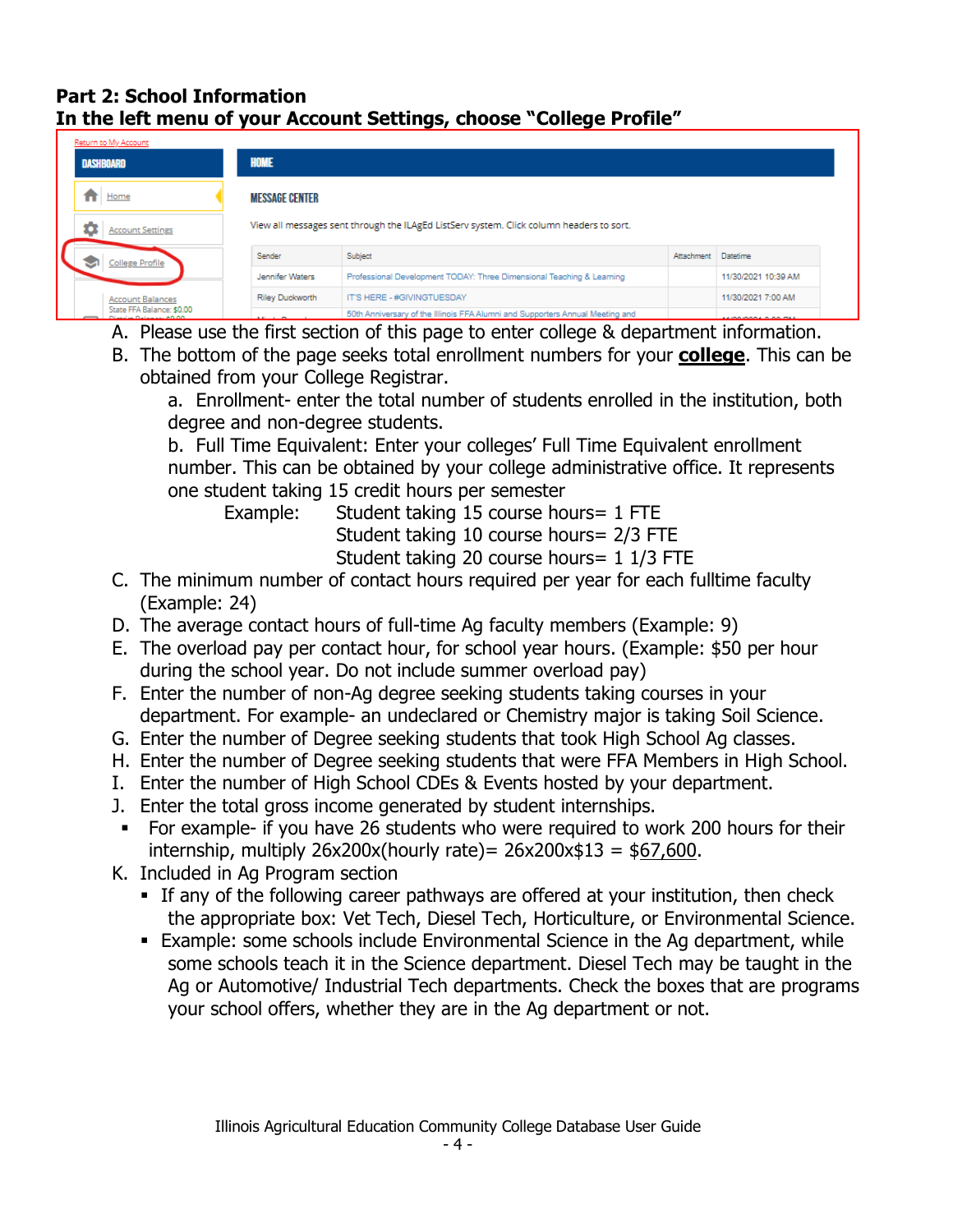- L. Department Facilities
	- Check the appropriate boxes in this section if your program has facilities including: Greenhouse, Ag Mechanics Labs, Ag Computer Labs, Vet Tech Labs, Orchards, Nurseries, Land Labs (agronomic research farm), and indoor Soils Chemistry Lab.
	- **Please also enter the size/scope of your facilities for each as appropriate.**

## M. Unduplicated Degree Seeking Students \*\*new\*\*

- **Enter total student UNDUPLICATED enrollment of all college-based courses (not** high school dual credit courses taught by HS teachers) included in Ag at your college.
- **Enter total credit hours generated by all AFNR courses at your college (try not to** include dual credit high school courses).
- N. Advisory Committees
	- **Enter any advisory committee information that your department utilizes. Include the** number of meetings per year and the number of members on each committee.
	- **Example: Horticulture Advisory, 2 Meetings/year, 12 members.**
	- If you need to change info for a committee, just delete the row by clicking the garbage can at the beginning of the row and enter a new committee.

|   | <b>Advisory Committees</b><br>Enter any advisory committee information that your department utilizes. Inlcude number of meetings per year and number of<br>members on each committee.<br>+New Committee |          |                |  |  |
|---|---------------------------------------------------------------------------------------------------------------------------------------------------------------------------------------------------------|----------|----------------|--|--|
|   | <b>Type</b>                                                                                                                                                                                             | Meetings | <b>Members</b> |  |  |
| 啻 | Ag Advisory                                                                                                                                                                                             |          | 8              |  |  |
| 啻 | <b>Horticulture Advisory</b>                                                                                                                                                                            |          | 12             |  |  |
| 啻 | Vet Tech Advisory                                                                                                                                                                                       | a        | 9              |  |  |

- O. Other Notes of Interest
	- **Enter any additional information about your department and programs here. This** information will be visible on the public view of your school profile.
	- **EXEDENT** Include any industry certifications that your department maintains
	- Example: 92% of graduates are placed in full time employment; Department is certified by the National Association of Landscape Professionals.

### **\*Be sure that you choose the "Save Changes" button on the bottom before moving on.**

Once this information is up to date, click "Degrees & Courses" in the top blue menu to proceed to the next step.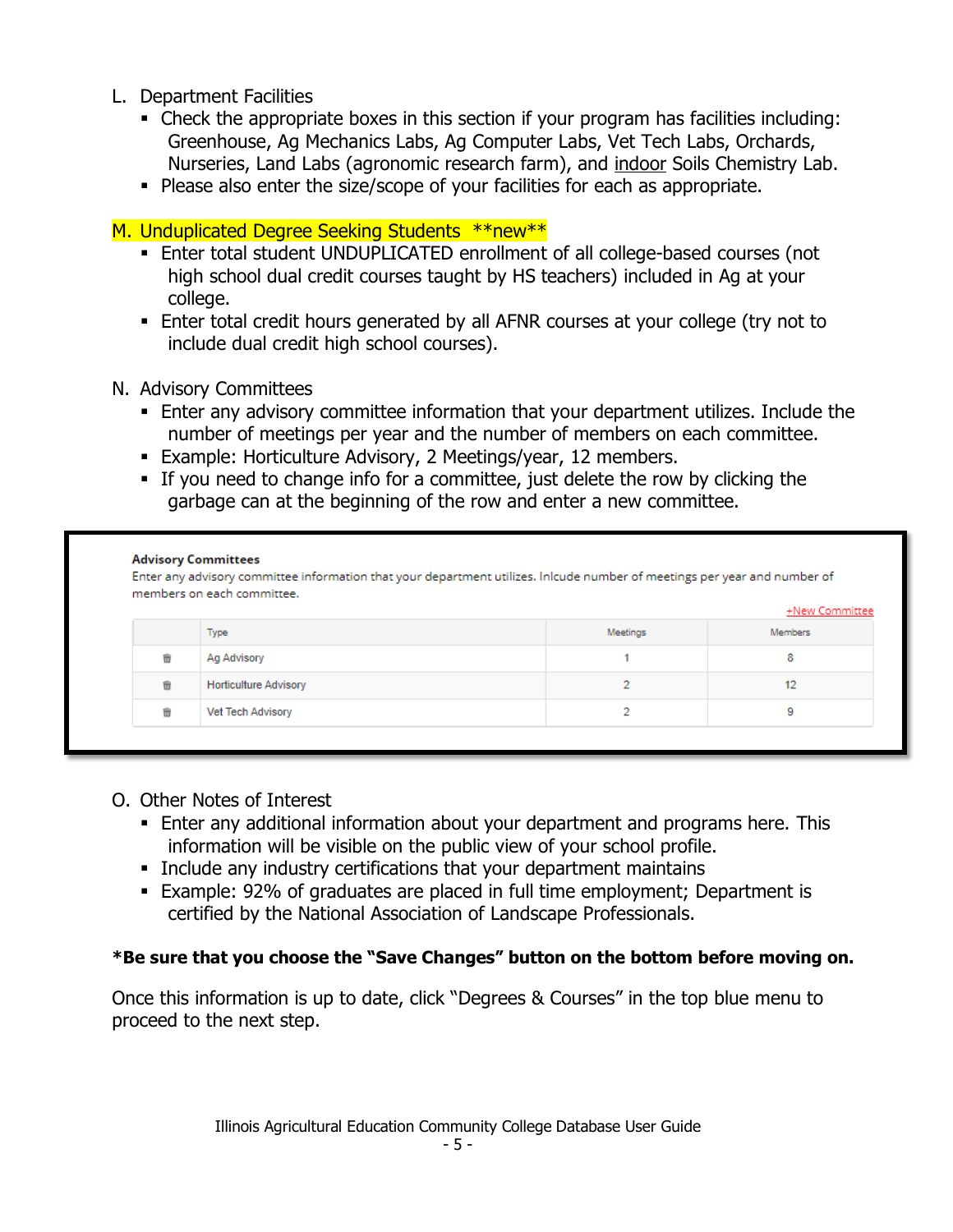#### <span id="page-5-0"></span>**Part 3: Degrees & Courses**

**In the left menu of your Account Settings, choose "College Profile" then in the top right corner of the blue bar choose "Degrees & Courses"**

| Return to My Account                                  |                           |                                         |
|-------------------------------------------------------|---------------------------|-----------------------------------------|
| <b>DASHBOARD</b>                                      |                           | <b>School Info</b><br>Degrees & Courses |
| Home<br>п                                             | <b>School Information</b> |                                         |
|                                                       | Name:                     | Kishwaukee College                      |
| <b>Account Settings</b>                               | President/CEO:            | Dr. Laura Borowicz                      |
| <b>College Profile</b><br>◛                           | Mailing Address:          | <b>Criss Malta Road</b>                 |
|                                                       | City:                     | Malta                                   |
| <b>Account Balances</b>                               | State:                    | IL T                                    |
| State FFA Balance: \$0.00<br>Director Palance: 60.00. | Zip Code:                 | 60150                                   |

Enter **UNDUPLICATED** enrollment information for each Degree your institution offers. To add a new degree, click  $"$  + New Degree" in the top right of each degree area.

**Note: We collect unduplicated student enrollment here.** If students receive multiple credentials through your program (for example, an Ag Business degree also earns a certificate, enter their "highest" or "primary" credential. Count every student only once.

We no longer ask for farm/nonfarm numbers or breakdown by genders. Now, just enter the total enrollment for each major. \*\*new\*\*

Internships and Internship Hours: These are the numbers required to obtain a degree in that area- it is NOT the number of students doing internships in that area. Please report how many internships and total hours of internships required for a student to complete that degree area, usually listed in your school course catalog.

| <b>JOLIET JUNIOR COLLEGE</b> |             |                   |          | School Info   | <b>Degrees &amp; Courses</b> | Faculty     |
|------------------------------|-------------|-------------------|----------|---------------|------------------------------|-------------|
| <b>Degrees &amp; Courses</b> |             |                   |          |               |                              |             |
| 2021-22 Transfer/ AA-AS      |             |                   |          |               |                              | +New Degree |
|                              |             | Min. Credit Hours |          |               | <b>Students</b>              |             |
|                              | 64<br>0     |                   |          |               |                              |             |
| 2021-22 AAS<br>+New Degree   |             |                   |          |               |                              |             |
| Career Track                 | Local Title | Min. Credit Hours | Students | # Internships | Internship Hrs.              |             |
| No records to display.       |             |                   |          |               |                              |             |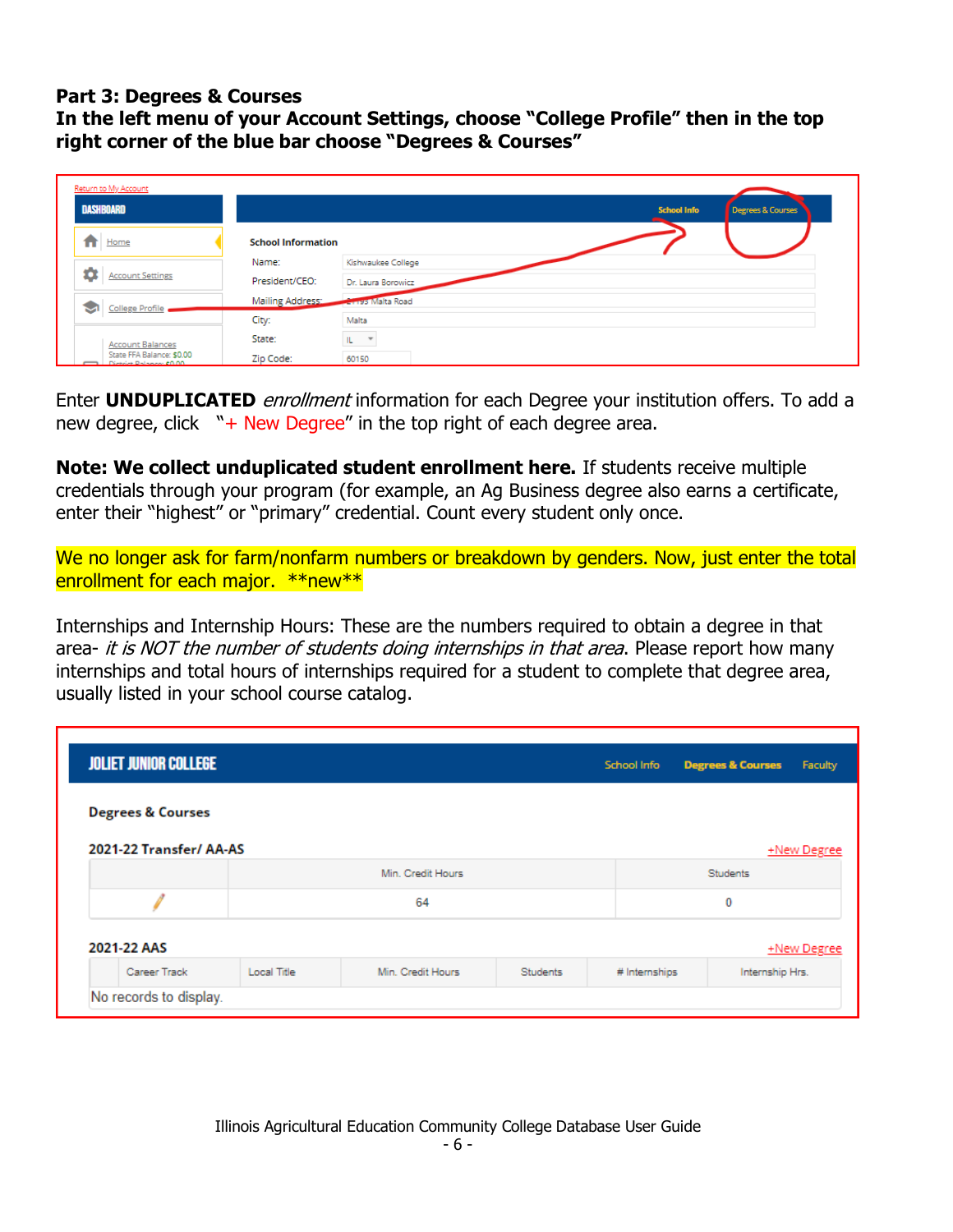- A. AA or AS (Transfer) Section:
	- **Enter Minimum Credit hours (number of hours required for the degree) and number** of students enrolled.
- B. AAS in Applied Science:
	- **Eirst, choose the career pathway (track) that each of your degrees falls into.**
	- Enter the local title of each AAS Degree that you offer.
	- **Enter Minimum Credit hours (number of hours required for the degree), number of** students, the number of internships required for each student who completes the degree (usually 1, 2, or 3), and the total number of internship hours required to complete that credential. Do not enter the total number of internships by all students in the program.
	- **EXECT** Should you need to add more lines for more degrees, choose the " $+$  New Degree" button.
- C. Certificate Degree Programs:
	- **Example 1** First, choose the career pathway (track) that each of your certificates fall into.
	- **Enter the local title of each Certificate that you offer.**
	- **Enter Minimum Credit hours (number of hours required for the degree), number of** students, the number of internships required for each student who completes the degree (usually 1, 2, or 3), and the total number of internship hours required to complete that credential. Do not enter the total number of internships by all students in the program.
	- **EXECT** Should you need to add more lines for more certificates, choose " $+$  New Degree" button.

# **Non-Traditional Course Delivery:**

All nontraditional course delivery methods are now reported together in the same area.

| 2019-20 Non-Traditional Course Delivery<br>+New Course |                       |                               |                    |                          |            |
|--------------------------------------------------------|-----------------------|-------------------------------|--------------------|--------------------------|------------|
|                                                        | Course Name           | Type                          | Who Teaches?       | <b>Students Enrolled</b> | Credit Hrs |
|                                                        | Intro to Agriculture  | <b>Articulated Courses</b>    | <b>HS</b> Teacher  | 212                      | 2          |
|                                                        | Intro to Horticulture | <b>Dual Credit Courses</b>    | <b>HS</b> Teacher  | 33                       | 2          |
|                                                        | Intro to Soils-AG 126 | <b>Online Blended Courses</b> | College Instructor | 22                       | 4          |
|                                                        | Intro to Soil         | <b>Online Only Courses</b>    | College Instructor | 12                       | 3          |

### A. Articulated Courses

- **EXECT:** List all courses that offer Dual Credit to High Schools.
- **.** Include in the name who teaches the course. Enter either College or HS teacher: example, [Intro to Horticulture, High School Teachers]
- Enter total students receiving credit in current School Year (July 1-June 30)
- **Enter # of Credit hours of each course (is the course a 2-credit hour class?)**

Illinois Agricultural Education Community College Database User Guide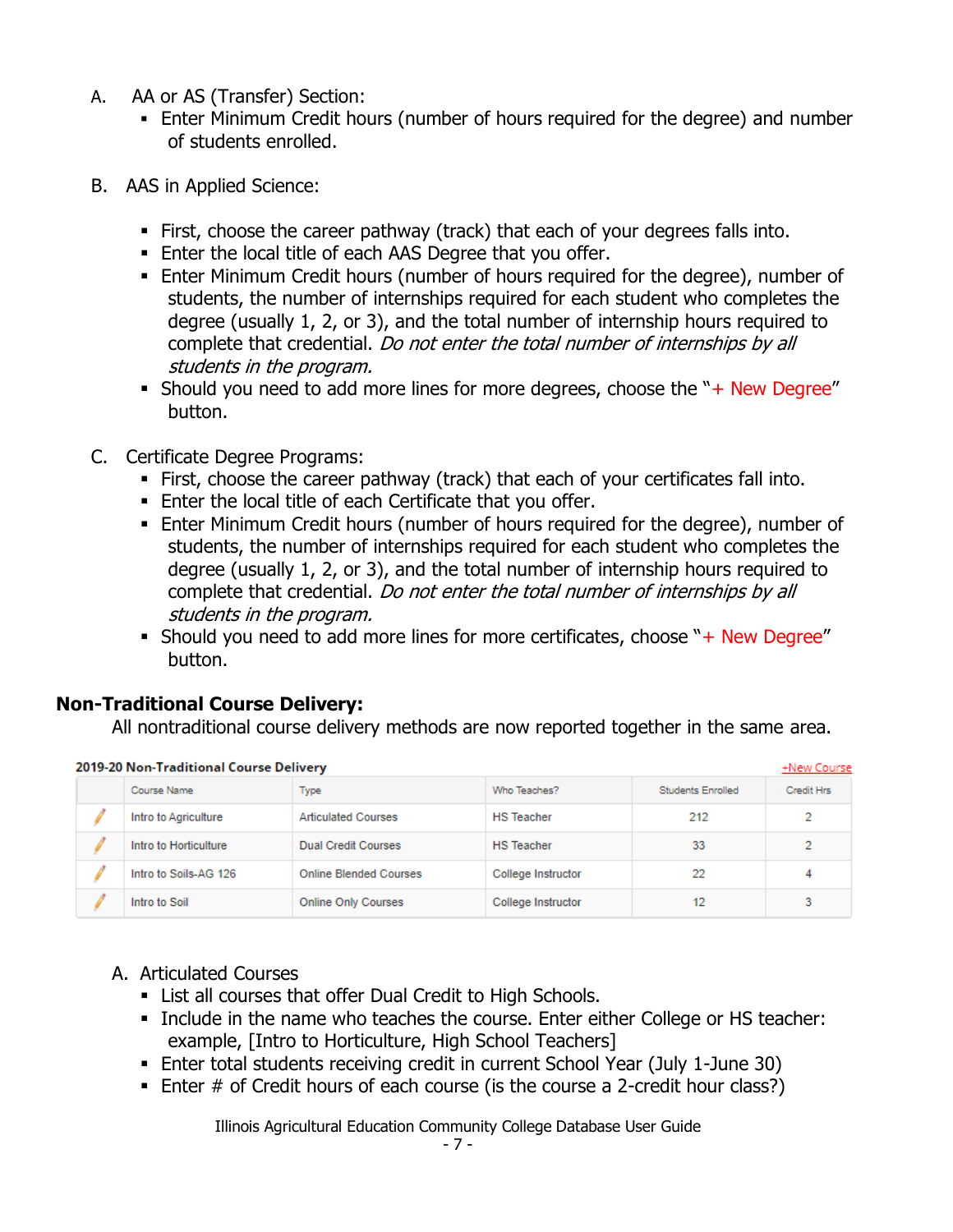- B. Dual Credit Courses
	- **EXTE:** List all courses that offer Dual Credit to High Schools. If multiple schools offer the same dual credit course, just list it once, and list the total # students enrolled.
	- **Enter total students receiving credit in current School Year (July 1-June 30)**
	- Enter # of Credit hours of each course (is the course a 2-credit hour class?)
- C. Online Blended
	- Enter any courses that are offered through a hybrid online/traditional delivery system.
	- Each institution may have slightly different course designs in this section, but example would be lecture is online and labs are "in-person"
	- Example: Intro to Horticulture 103, 24 students enrolled, earns 3 credit hours.
- D. Online Only Courses
	- **Enter any courses that are offered through a 100% online delivery system. Do NOT** include courses that are blended online courses here.
	- Should you need to add more lines for courses, enter the number that you need to add in the text box below the courses and choose the "Add Now" button.
	- Example: Ag Economics 103, 12 students enrolled, earns 3 credit hours.

#### **Data on this page is automatically saved each time you make an entry.**